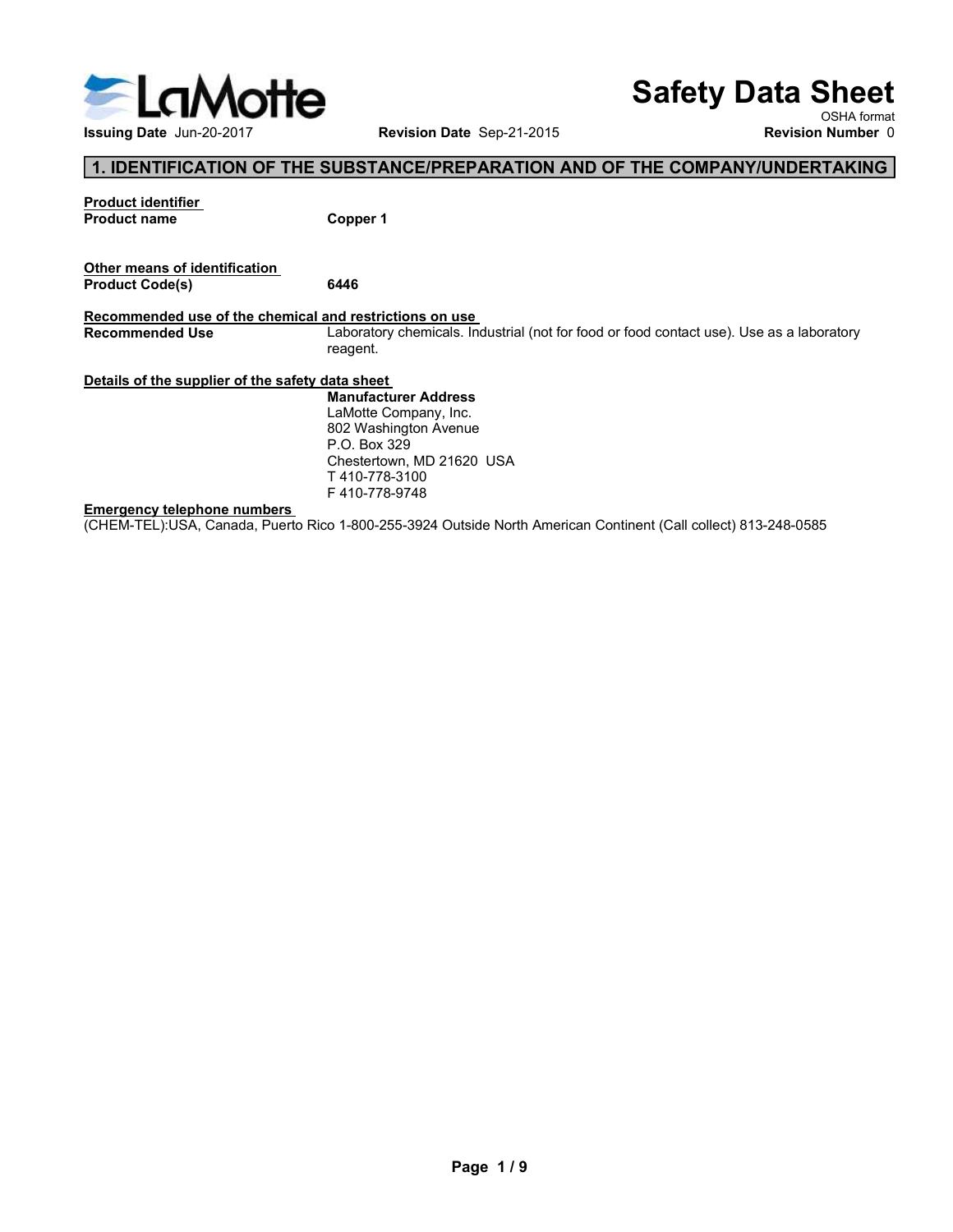### 2. HAZARDS IDENTIFICATION

| 6446 *- Copper 1                                                                                                                                                                                                                                                                                                                                                   | <b>Issuing Date</b><br>Jun-20-2017 | <b>Revision Date</b><br>Sep-21-2015 |
|--------------------------------------------------------------------------------------------------------------------------------------------------------------------------------------------------------------------------------------------------------------------------------------------------------------------------------------------------------------------|------------------------------------|-------------------------------------|
|                                                                                                                                                                                                                                                                                                                                                                    | 2. HAZARDS IDENTIFICATION          |                                     |
| Skin corrosion/irritation                                                                                                                                                                                                                                                                                                                                          |                                    | Category 2                          |
| Serious eye damage/eye irritation                                                                                                                                                                                                                                                                                                                                  |                                    | Category 2A                         |
|                                                                                                                                                                                                                                                                                                                                                                    | <b>EMERGENCY OVERVIEW</b>          |                                     |
| <b>WARNING</b>                                                                                                                                                                                                                                                                                                                                                     |                                    |                                     |
| <b>Hazard statements</b><br>Causes skin irritation. Causes serious eye irritation.                                                                                                                                                                                                                                                                                 |                                    |                                     |
|                                                                                                                                                                                                                                                                                                                                                                    |                                    |                                     |
|                                                                                                                                                                                                                                                                                                                                                                    |                                    |                                     |
| Appearance Clear, colorless liquid                                                                                                                                                                                                                                                                                                                                 | Physical state liquid              | Odor pungent ammoniacal             |
| <b>Precautionary Statements - Prevention</b><br>Wash face, hands and any exposed skin thoroughly after handling. Wear protective gloves/protective clothing/eye protection/face<br>protection. Keep out of the reach of children.                                                                                                                                  |                                    |                                     |
| IF IN EYES: Rinse cautiously with water for several minutes. Remove contact lenses, if present and easy to do. Continue rinsing. If<br>eye irritation persists: Get medical advice/attention.<br>IF ON SKIN: Wash with plenty of soap and water. If skin irritation occurs: Get medical advice/attention. Take off contaminated<br>clothing and wash before reuse. |                                    |                                     |
| IF INHALED: Remove victim to fresh air and keep at rest in a position comfortable for breathing.                                                                                                                                                                                                                                                                   |                                    |                                     |

### EMERGENCY OVERVIEW

### WARNING



IF IN EXECT CONTERN FROM THE CONTERN FROM THE CONTERN FROM THE CONTERN FROM THE CONTERN FROM THE CONTERN FROM THE CONTERN FROM THE CONTERN FROM THE CONTERN CONTERN FROM THE CONTERN CONTERN CONTERN CONTERN CONTERN CONTERN C EMERGENCY OVERVIEW<br>
VARNING<br>
Hazard statements<br>
Causes skin irritation. Causes serious eye irritation.<br>
Causes skin irritation. Causes serious eye irritation.<br>
Physical state liquid<br>
Physical state liquid<br>
Physical state l VARINING<br>
IF ON SCRIPT CRUST CRUST CRUST CRUST CRUST CRUST CRUST CRUST CRUST CRUST CRUST CRUST CRUST CRUST CRUST CRUST CRUST CRUST CRUST CRUST CRUST CRUST CRUST CRUST CRUST CRUST CRUST CRUST CRUST CRUST CRUST CRUST CRUST C EMERIGENCY OVERVIEW<br>
Hazard statements<br>
Causes skin irritation. Causes serious eye irritation.<br> **Appearance** Clear, coloriess liquid<br> **Appearance** Clear, coloriess liquid<br>
Physical state liquid<br>
Mash face, hands and any ex **MARKING**<br> **IF INDEXEMATE STAD CONSETS AND ASSESS SERVE AIR AND ASSESS SERVERT AND ARROW TO A PORT AND ARROW TO A PORT A<br>
<b>Procession faces** and any exposed skin throughly after handling. Wear protective gloves/protective **IF SWALLOWED:**<br> **Appearance Clear, coloriess liquid**<br> **Physical state liquid**<br> **Drink 1 or 2 dots**<br> **Precentionary Statements - Prevention**<br> **Probably, and any exposed skin thoroughly after handling. Wear protective glove** Causes sinh imitation. Causes serious eye imitation.<br> **Appearance** Clear, coloriess liquid<br> **Proceutionary Statements - Prevention**<br>
Wash face, hands and any exposed skin throughly after handling. Wear protective gloves/pr

### Other Hazards

### 3. COMPOSITION/INFORMATION ON INGREDIENTS\*

| Appearance Clear, colorless liquid                                                                                                                                       | <b>Physical state liquid</b>                                                                     | <b>Odor</b> pungent ammoniacal                                                                                                                                                                                                                                        |
|--------------------------------------------------------------------------------------------------------------------------------------------------------------------------|--------------------------------------------------------------------------------------------------|-----------------------------------------------------------------------------------------------------------------------------------------------------------------------------------------------------------------------------------------------------------------------|
| <b>Precautionary Statements - Prevention</b><br>protection. Keep out of the reach of children.                                                                           |                                                                                                  | Wash face, hands and any exposed skin thoroughly after handling. Wear protective gloves/protective clothing/eye protection/face                                                                                                                                       |
| eye irritation persists: Get medical advice/attention.<br>clothing and wash before reuse.<br>IF SWALLOWED:. Drink 1 or 2 glasses of water. Call a physician immediately. | IF INHALED: Remove victim to fresh air and keep at rest in a position comfortable for breathing. | IF IN EYES: Rinse cautiously with water for several minutes. Remove contact lenses, if present and easy to do. Continue rinsing. If<br>IF ON SKIN: Wash with plenty of soap and water. If skin irritation occurs: Get medical advice/attention. Take off contaminated |
| Storage:<br>Store in a well-ventilated place. Keep cool.                                                                                                                 |                                                                                                  |                                                                                                                                                                                                                                                                       |
| <b>Other Hazards</b><br>Harmful to aquatic life with long lasting effects.                                                                                               | 3. COMPOSITION/INFORMATION ON INGREDIENTS*                                                       |                                                                                                                                                                                                                                                                       |
| <b>Chemical name</b>                                                                                                                                                     | CAS#                                                                                             | Weight-%                                                                                                                                                                                                                                                              |
| Toluene                                                                                                                                                                  | 108-88-3                                                                                         | < 0.1                                                                                                                                                                                                                                                                 |
| Diethylcarbamodithioic acid sodium salt<br>trihydrate                                                                                                                    | 20624-25-3                                                                                       | 1                                                                                                                                                                                                                                                                     |
| Ammonium hydroxide (28-30% Ammonia)                                                                                                                                      | 1336-21-6                                                                                        | $<$ 4                                                                                                                                                                                                                                                                 |
|                                                                                                                                                                          | <b>4. FIRST AID MEASURES</b>                                                                     |                                                                                                                                                                                                                                                                       |
|                                                                                                                                                                          |                                                                                                  |                                                                                                                                                                                                                                                                       |
| <b>First Aid Measures</b>                                                                                                                                                |                                                                                                  |                                                                                                                                                                                                                                                                       |
| <b>General advice</b>                                                                                                                                                    | Do not get in eyes, on skin, or on clothing.                                                     |                                                                                                                                                                                                                                                                       |
| Eye contact                                                                                                                                                              | immediate medical attention/advice. Immediate medical attention is required.                     | Rinse immediately with plenty of water, also under the eyelids, for at least 15 minutes. Seek                                                                                                                                                                         |

### 4. FIRST AID MEASURES

| IF INHALED: Remove victim to fresh air and keep at rest in a position comfortable for breathing.<br>IF SWALLOWED:. Drink 1 or 2 glasses of water. Call a physician immediately. |  |                                                                                                                                                                               |          |  |  |  |
|---------------------------------------------------------------------------------------------------------------------------------------------------------------------------------|--|-------------------------------------------------------------------------------------------------------------------------------------------------------------------------------|----------|--|--|--|
| Storage:<br>Store in a well-ventilated place. Keep cool.                                                                                                                        |  |                                                                                                                                                                               |          |  |  |  |
| <b>Other Hazards</b><br>Harmful to aquatic life with long lasting effects.                                                                                                      |  |                                                                                                                                                                               |          |  |  |  |
|                                                                                                                                                                                 |  | 3. COMPOSITION/INFORMATION ON INGREDIENTS*                                                                                                                                    |          |  |  |  |
| <b>Chemical name</b>                                                                                                                                                            |  | CAS#                                                                                                                                                                          | Weight-% |  |  |  |
| Toluene                                                                                                                                                                         |  | 108-88-3                                                                                                                                                                      | < 0.1    |  |  |  |
| Diethylcarbamodithioic acid sodium salt<br>trihydrate                                                                                                                           |  | 20624-25-3                                                                                                                                                                    | -1       |  |  |  |
| Ammonium hydroxide (28-30% Ammonia)                                                                                                                                             |  | 1336-21-6                                                                                                                                                                     | $<4$     |  |  |  |
|                                                                                                                                                                                 |  | <b>4. FIRST AID MEASURES</b>                                                                                                                                                  |          |  |  |  |
| <b>First Aid Measures</b>                                                                                                                                                       |  |                                                                                                                                                                               |          |  |  |  |
| <b>General advice</b>                                                                                                                                                           |  | Do not get in eyes, on skin, or on clothing.                                                                                                                                  |          |  |  |  |
| Eye contact                                                                                                                                                                     |  | Rinse immediately with plenty of water, also under the eyelids, for at least 15 minutes. Seek<br>immediate medical attention/advice. Immediate medical attention is required. |          |  |  |  |
| <b>Skin contact</b>                                                                                                                                                             |  | Wash off immediately with soap and plenty of water for at least 15 minutes. Take off                                                                                          |          |  |  |  |
|                                                                                                                                                                                 |  | Page 2/9                                                                                                                                                                      |          |  |  |  |
|                                                                                                                                                                                 |  |                                                                                                                                                                               |          |  |  |  |
|                                                                                                                                                                                 |  |                                                                                                                                                                               |          |  |  |  |
|                                                                                                                                                                                 |  |                                                                                                                                                                               |          |  |  |  |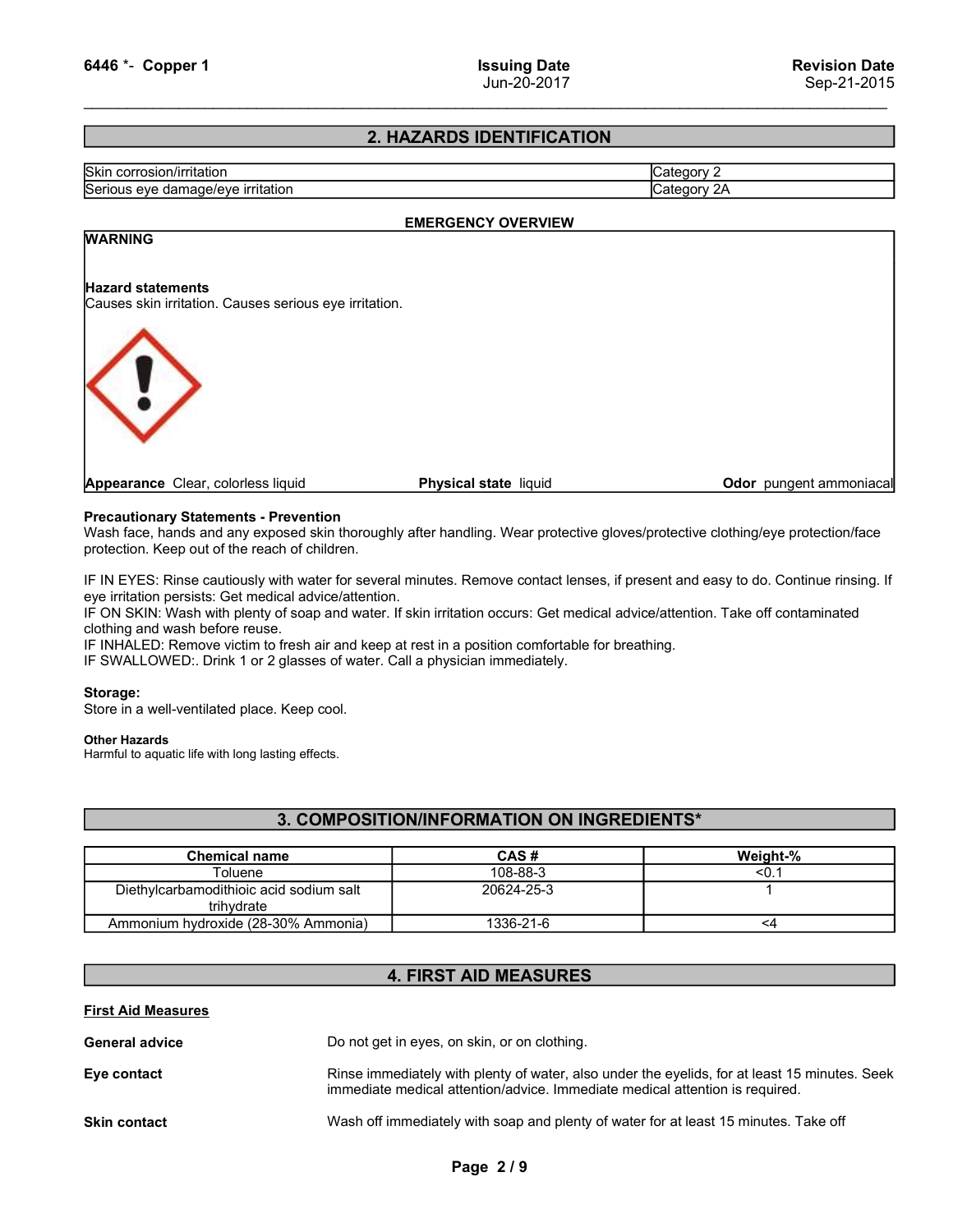| 6446 *- Copper 1                                                                                       | <b>Issuing Date</b><br>Jun-20-2017                                                                                                                                                                                              | <b>Revision Date</b><br>Sep-21-2015 |  |  |  |  |
|--------------------------------------------------------------------------------------------------------|---------------------------------------------------------------------------------------------------------------------------------------------------------------------------------------------------------------------------------|-------------------------------------|--|--|--|--|
|                                                                                                        | contaminated clothing and wash before reuse. Call a physician immediately.                                                                                                                                                      |                                     |  |  |  |  |
| <b>Inhalation</b>                                                                                      | IF INHALED: Remove to fresh air and keep at rest in a position comfortable for breathing.<br>Call a physician immediately.                                                                                                      |                                     |  |  |  |  |
| Ingestion                                                                                              | Do NOT induce vomiting. Rinse mouth. Call a physician or poison control center<br>immediately.                                                                                                                                  |                                     |  |  |  |  |
| Self-protection of the first aider                                                                     | Use personal protection recommended in Section 8. Ensure that medical personnel are<br>aware of the material(s) involved, take precautions to protect themselves and prevent<br>spread of contamination.                        |                                     |  |  |  |  |
|                                                                                                        | <b>5. FIREFIGHTING MEASURES</b>                                                                                                                                                                                                 |                                     |  |  |  |  |
| Suitable extinguishing media<br>Water spray, dry chemical, carbon dioxide (CO <sub>2</sub> ), or foam. |                                                                                                                                                                                                                                 |                                     |  |  |  |  |
| Protective equipment and precautions for firefighters<br>protective gear.                              | As in any fire, wear self-contained breathing apparatus pressure-demand, MSHA/NIOSH (approved or equivalent) and full                                                                                                           |                                     |  |  |  |  |
|                                                                                                        | <b>6. ACCIDENTAL RELEASE MEASURES</b>                                                                                                                                                                                           |                                     |  |  |  |  |
|                                                                                                        | Personal precautions, protective equipment and emergency procedures                                                                                                                                                             |                                     |  |  |  |  |
| <b>Personal precautions</b>                                                                            | See section 8. Avoid contact with eyes, skin and clothing.                                                                                                                                                                      |                                     |  |  |  |  |
| <b>Environmental precautions</b>                                                                       | See Section 12 for additional Ecological Information. Beware of vapors accumulating to<br>form explosive concentrations. Vapors can accumulate in low areas.                                                                    |                                     |  |  |  |  |
| Methods and material for containment and cleaning up                                                   |                                                                                                                                                                                                                                 |                                     |  |  |  |  |
| <b>Methods for containment</b>                                                                         | Contain and collect spillage with non-combustible absorbent material, (e.g. sand, earth,<br>diatomaceous earth, vermiculite) and place in container for disposal according to local /<br>national regulations (see Section 13). |                                     |  |  |  |  |
| Methods for cleaning up                                                                                | Use personal protective equipment. Contain and collect spillage with non-combustible                                                                                                                                            |                                     |  |  |  |  |

### 5. FIREFIGHTING MEASURES

### 6. ACCIDENTAL RELEASE MEASURES

|                                                                                                                                                                                                           | aware of the material(s) involved, take precautions to protect themselves and prevent<br>spread of contamination.                                                                                                                                                                                                        |                                                                                                                                                 |                   |  |  |  |  |
|-----------------------------------------------------------------------------------------------------------------------------------------------------------------------------------------------------------|--------------------------------------------------------------------------------------------------------------------------------------------------------------------------------------------------------------------------------------------------------------------------------------------------------------------------|-------------------------------------------------------------------------------------------------------------------------------------------------|-------------------|--|--|--|--|
|                                                                                                                                                                                                           | <b>5. FIREFIGHTING MEASURES</b>                                                                                                                                                                                                                                                                                          |                                                                                                                                                 |                   |  |  |  |  |
| Suitable extinguishing media<br>Water spray, dry chemical, carbon dioxide (CO2), or foam.                                                                                                                 |                                                                                                                                                                                                                                                                                                                          |                                                                                                                                                 |                   |  |  |  |  |
| <b>Protective equipment and precautions for firefighters</b><br>As in any fire, wear self-contained breathing apparatus pressure-demand, MSHA/NIOSH (approved or equivalent) and full<br>protective gear. |                                                                                                                                                                                                                                                                                                                          |                                                                                                                                                 |                   |  |  |  |  |
|                                                                                                                                                                                                           | <b>6. ACCIDENTAL RELEASE MEASURES</b>                                                                                                                                                                                                                                                                                    |                                                                                                                                                 |                   |  |  |  |  |
| Personal precautions, protective equipment and emergency procedures                                                                                                                                       |                                                                                                                                                                                                                                                                                                                          |                                                                                                                                                 |                   |  |  |  |  |
| <b>Personal precautions</b>                                                                                                                                                                               | See section 8. Avoid contact with eyes, skin and clothing.                                                                                                                                                                                                                                                               |                                                                                                                                                 |                   |  |  |  |  |
| <b>Environmental precautions</b>                                                                                                                                                                          | See Section 12 for additional Ecological Information. Beware of vapors accumulating to<br>form explosive concentrations. Vapors can accumulate in low areas.                                                                                                                                                             |                                                                                                                                                 |                   |  |  |  |  |
| Methods and material for containment and cleaning up                                                                                                                                                      |                                                                                                                                                                                                                                                                                                                          |                                                                                                                                                 |                   |  |  |  |  |
| <b>Methods for containment</b>                                                                                                                                                                            | Contain and collect spillage with non-combustible absorbent material, (e.g. sand, earth,<br>diatomaceous earth, vermiculite) and place in container for disposal according to local /<br>national regulations (see Section 13).                                                                                          |                                                                                                                                                 |                   |  |  |  |  |
| Methods for cleaning up                                                                                                                                                                                   | Use personal protective equipment. Contain and collect spillage with non-combustible<br>absorbent material, (e.g. sand, earth, diatomaceous earth, vermiculite) and place in<br>container for disposal according to local / national regulations (see Section 13). Following<br>product recovery, flush area with water. |                                                                                                                                                 |                   |  |  |  |  |
|                                                                                                                                                                                                           | 7. HANDLING AND STORAGE                                                                                                                                                                                                                                                                                                  |                                                                                                                                                 |                   |  |  |  |  |
| <b>Precautions for safe handling</b>                                                                                                                                                                      |                                                                                                                                                                                                                                                                                                                          |                                                                                                                                                 |                   |  |  |  |  |
| <b>Handling</b>                                                                                                                                                                                           | Handle in accordance with good industrial hygiene and safety practice. Prevent contact with<br>skin, eyes, and clothing. Do not taste or swallow. Do not eat, drink, or smoke when using<br>this product.                                                                                                                |                                                                                                                                                 |                   |  |  |  |  |
| Conditions for safe storage, including any incompatibilities                                                                                                                                              |                                                                                                                                                                                                                                                                                                                          |                                                                                                                                                 |                   |  |  |  |  |
| Storage:                                                                                                                                                                                                  |                                                                                                                                                                                                                                                                                                                          | Keep containers tightly closed in a dry, cool and well-ventilated place. Separate from acids<br>and alkalis. Keep out of the reach of children. |                   |  |  |  |  |
| <b>Incompatible Products</b>                                                                                                                                                                              | Strong acids. Metals. Chlorine.                                                                                                                                                                                                                                                                                          |                                                                                                                                                 |                   |  |  |  |  |
|                                                                                                                                                                                                           | 8. EXPOSURE CONTROLS/PERSONAL PROTECTION                                                                                                                                                                                                                                                                                 |                                                                                                                                                 |                   |  |  |  |  |
| <b>Control parameters</b>                                                                                                                                                                                 |                                                                                                                                                                                                                                                                                                                          |                                                                                                                                                 |                   |  |  |  |  |
| <b>Chemical name</b>                                                                                                                                                                                      | <b>ACGIH TLV</b>                                                                                                                                                                                                                                                                                                         | <b>OSHA PEL</b>                                                                                                                                 | <b>NIOSH IDLH</b> |  |  |  |  |
|                                                                                                                                                                                                           | Page 3/9                                                                                                                                                                                                                                                                                                                 |                                                                                                                                                 |                   |  |  |  |  |

### 7. HANDLING AND STORAGE

represental protective equipment. Contain and collect pillage with non-combustible<br>absorbent material. (e.g. sand, earth, diatomaceous earth, vermicultie) and place in<br>container for diagosal according to local / national r al according to local / national regulations (see Section 13). Following<br>sh area with water.<br> **NG AND STORAGE**<br>
be with good industrial hygiene and safety practice. Prevent contact with<br>
hing. Do not taste or swallow. Do n

### 8. EXPOSURE CONTROLS/PERSONAL PROTECTION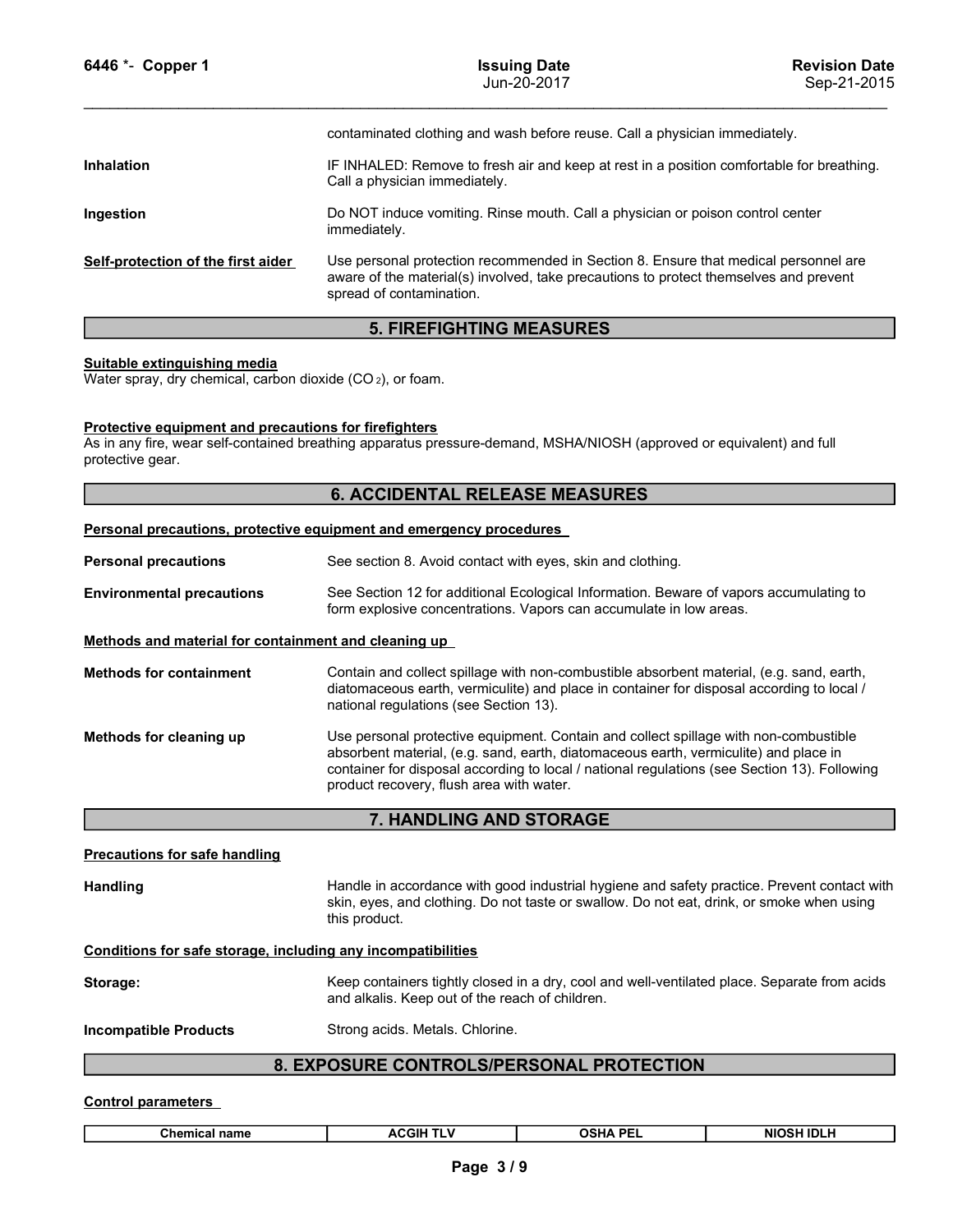| 6446 *- Copper 1                                                      | <b>Issuing Date</b><br>Jun-20-2017                                                                              | <b>Revision Date</b><br>Sep-21-2015                                                                                                |                                                                                            |  |  |
|-----------------------------------------------------------------------|-----------------------------------------------------------------------------------------------------------------|------------------------------------------------------------------------------------------------------------------------------------|--------------------------------------------------------------------------------------------|--|--|
| Toluene                                                               | TWA: 20 ppm                                                                                                     | TWA: 200 ppm                                                                                                                       | IDLH: 500 ppm                                                                              |  |  |
| 108-88-3                                                              |                                                                                                                 | (vacated) TWA: 100 ppm<br>(vacated) TWA: 375 mg/m <sup>3</sup><br>(vacated) STEL: 150 ppm<br>(vacated) STEL: 560 mg/m <sup>3</sup> | TWA: 100 ppm<br>TWA: 375 mg/m <sup>3</sup><br>STEL: 150 ppm<br>STEL: 560 mg/m <sup>3</sup> |  |  |
| Diethylcarbamodithioic acid sodium salt<br>trihydrate                 | $\star$                                                                                                         | Ceiling: 300 ppm<br>$\star$                                                                                                        | Not Established                                                                            |  |  |
| 20624-25-3<br>Ammonium hydroxide (28-30% Ammonia)<br>1336-21-6        | $\star$                                                                                                         | 50ppm (NH3)                                                                                                                        | Not Established                                                                            |  |  |
| Appropriate engineering controls                                      |                                                                                                                 |                                                                                                                                    |                                                                                            |  |  |
| <b>Engineering Measures</b>                                           | Showers<br>Eyewash stations<br>Ventilation systems.                                                             |                                                                                                                                    |                                                                                            |  |  |
| Individual protection measures, such as personal protective equipment |                                                                                                                 |                                                                                                                                    |                                                                                            |  |  |
| <b>Eye/Face Protection</b>                                            | Wear safety glasses with side shields (or goggles).                                                             |                                                                                                                                    |                                                                                            |  |  |
| Skin and body protection                                              | Gloves & Lab Coat.                                                                                              |                                                                                                                                    |                                                                                            |  |  |
|                                                                       | Use only with adequate ventilation. In case of insufficient ventilation wear suitable<br>respiratory equipment. |                                                                                                                                    |                                                                                            |  |  |
| <b>Respiratory protection</b>                                         | Handle in accordance with good industrial hygiene and safety practice.                                          |                                                                                                                                    |                                                                                            |  |  |
| <b>Hygiene Measures</b>                                               |                                                                                                                 |                                                                                                                                    |                                                                                            |  |  |

| <b>Engineering Measures</b> | Showers                                                                                                                                                                  |
|-----------------------------|--------------------------------------------------------------------------------------------------------------------------------------------------------------------------|
|                             | Eyewash station                                                                                                                                                          |
|                             | $\mathbf{V}$ $\mathbf{I} = \mathbf{I}$ $\mathbf{H} = \mathbf{I}$ $\mathbf{I} = \mathbf{I}$ $\mathbf{I} = \mathbf{I}$ $\mathbf{I} = \mathbf{I}$ $\mathbf{I} = \mathbf{I}$ |

| Toluene<br>108-88-3                                                          | TWA: 20 ppm                                                                                                     | TWA: 200 ppm<br>(vacated) TWA: 100 ppm<br>(vacated) TWA: 375 mg/m <sup>3</sup><br>(vacated) STEL: 150 ppm<br>(vacated) STEL: 560 mg/m <sup>3</sup><br>Ceiling: 300 ppm | IDLH: 500 ppm<br>TWA: 100 ppm<br>TWA: 375 mg/m <sup>3</sup><br>STEL: 150 ppm<br>STEL: 560 mg/m <sup>3</sup> |  |  |  |  |
|------------------------------------------------------------------------------|-----------------------------------------------------------------------------------------------------------------|------------------------------------------------------------------------------------------------------------------------------------------------------------------------|-------------------------------------------------------------------------------------------------------------|--|--|--|--|
| Diethylcarbamodithioic acid sodium salt<br>trihydrate<br>20624-25-3          | $\star$                                                                                                         |                                                                                                                                                                        | Not Established                                                                                             |  |  |  |  |
| Ammonium hydroxide (28-30% Ammonia)<br>1336-21-6                             | $\star$                                                                                                         | 50ppm (NH3)                                                                                                                                                            | Not Established                                                                                             |  |  |  |  |
| <b>Appropriate engineering controls</b>                                      |                                                                                                                 |                                                                                                                                                                        |                                                                                                             |  |  |  |  |
| <b>Engineering Measures</b>                                                  | <b>Showers</b><br>Eyewash stations<br>Ventilation systems.                                                      |                                                                                                                                                                        |                                                                                                             |  |  |  |  |
| Individual protection measures, such as personal protective equipment        |                                                                                                                 |                                                                                                                                                                        |                                                                                                             |  |  |  |  |
| <b>Eye/Face Protection</b>                                                   | Wear safety glasses with side shields (or goggles).                                                             |                                                                                                                                                                        |                                                                                                             |  |  |  |  |
| Skin and body protection                                                     | Gloves & Lab Coat.                                                                                              |                                                                                                                                                                        |                                                                                                             |  |  |  |  |
| <b>Respiratory protection</b>                                                | Use only with adequate ventilation. In case of insufficient ventilation wear suitable<br>respiratory equipment. |                                                                                                                                                                        |                                                                                                             |  |  |  |  |
| <b>Hygiene Measures</b>                                                      | Handle in accordance with good industrial hygiene and safety practice.                                          |                                                                                                                                                                        |                                                                                                             |  |  |  |  |
|                                                                              | 9. PHYSICAL AND CHEMICAL PROPERTIES                                                                             |                                                                                                                                                                        |                                                                                                             |  |  |  |  |
| Information on basic physical and chemical properties                        |                                                                                                                 |                                                                                                                                                                        |                                                                                                             |  |  |  |  |
| <b>Physical state</b><br>Appearance<br>Color                                 | liquid<br>Clear, colorless liquid<br>Clear, colorless                                                           | Odor                                                                                                                                                                   | pungent ammoniacal                                                                                          |  |  |  |  |
| <b>Property</b>                                                              | <b>Values</b>                                                                                                   | Remarks • Method                                                                                                                                                       |                                                                                                             |  |  |  |  |
| рH<br>Melting point / freezing point<br><b>Roiling noint / hoiling range</b> | 12<br>No information available<br>$ca$ 100 °C. No information available                                         |                                                                                                                                                                        |                                                                                                             |  |  |  |  |

## 9. PHYSICAL AND CHEMICAL PROPERTIES

|                                                                                                                                                                                                                                                                                                                                                                                                                                                                                                                                                                                                                         | Ventilation systems.                                                                                                                                                                                                                                                                                                                                                                                                                                                                                                       |                  |                    |
|-------------------------------------------------------------------------------------------------------------------------------------------------------------------------------------------------------------------------------------------------------------------------------------------------------------------------------------------------------------------------------------------------------------------------------------------------------------------------------------------------------------------------------------------------------------------------------------------------------------------------|----------------------------------------------------------------------------------------------------------------------------------------------------------------------------------------------------------------------------------------------------------------------------------------------------------------------------------------------------------------------------------------------------------------------------------------------------------------------------------------------------------------------------|------------------|--------------------|
|                                                                                                                                                                                                                                                                                                                                                                                                                                                                                                                                                                                                                         | Individual protection measures, such as personal protective equipment                                                                                                                                                                                                                                                                                                                                                                                                                                                      |                  |                    |
| <b>Eye/Face Protection</b>                                                                                                                                                                                                                                                                                                                                                                                                                                                                                                                                                                                              | Wear safety glasses with side shields (or goggles).                                                                                                                                                                                                                                                                                                                                                                                                                                                                        |                  |                    |
| Skin and body protection                                                                                                                                                                                                                                                                                                                                                                                                                                                                                                                                                                                                | Gloves & Lab Coat.                                                                                                                                                                                                                                                                                                                                                                                                                                                                                                         |                  |                    |
| <b>Respiratory protection</b>                                                                                                                                                                                                                                                                                                                                                                                                                                                                                                                                                                                           | Use only with adequate ventilation. In case of insufficient ventilation wear suitable<br>respiratory equipment.                                                                                                                                                                                                                                                                                                                                                                                                            |                  |                    |
| <b>Hygiene Measures</b>                                                                                                                                                                                                                                                                                                                                                                                                                                                                                                                                                                                                 | Handle in accordance with good industrial hygiene and safety practice.                                                                                                                                                                                                                                                                                                                                                                                                                                                     |                  |                    |
|                                                                                                                                                                                                                                                                                                                                                                                                                                                                                                                                                                                                                         | 9. PHYSICAL AND CHEMICAL PROPERTIES                                                                                                                                                                                                                                                                                                                                                                                                                                                                                        |                  |                    |
| Information on basic physical and chemical properties                                                                                                                                                                                                                                                                                                                                                                                                                                                                                                                                                                   |                                                                                                                                                                                                                                                                                                                                                                                                                                                                                                                            |                  |                    |
| <b>Physical state</b><br>Appearance<br>Color                                                                                                                                                                                                                                                                                                                                                                                                                                                                                                                                                                            | liquid<br>Clear, colorless liquid<br>Clear, colorless                                                                                                                                                                                                                                                                                                                                                                                                                                                                      | Odor             | pungent ammoniacal |
| <b>Property</b>                                                                                                                                                                                                                                                                                                                                                                                                                                                                                                                                                                                                         | Values                                                                                                                                                                                                                                                                                                                                                                                                                                                                                                                     | Remarks • Method |                    |
| pH<br>Melting point / freezing point<br>Boiling point / boiling range<br><b>Flash point</b><br><b>Evaporation rate</b><br>Flammability (solid, gas)<br><b>Flammability Limit in Air</b><br><b>Upper flammability limit:</b><br>Lower flammability limit:<br>Vapor pressure<br><b>Vapor density</b><br><b>Specific gravity</b><br><b>Water solubility</b><br>Solubility in other solvents<br><b>Partition coefficient</b><br><b>Autoignition temperature</b><br><b>Decomposition temperature</b><br><b>Kinematic viscosity</b><br><b>Dynamic viscosity</b><br><b>Explosive properties</b><br><b>Oxidizing properties</b> | 12<br>No information available<br>ca 100 °C No information available<br>Not Applicable<br>No information available<br>No information available<br>No information available<br>No information available<br>No information available<br>No information available<br>No information available<br>No information available<br>No information available<br>No information available<br>No information available<br>No information available<br>No information available<br>No information available<br>No information available |                  |                    |
| <b>Other Information</b>                                                                                                                                                                                                                                                                                                                                                                                                                                                                                                                                                                                                |                                                                                                                                                                                                                                                                                                                                                                                                                                                                                                                            |                  |                    |
| <b>Softening point</b>                                                                                                                                                                                                                                                                                                                                                                                                                                                                                                                                                                                                  | No information available                                                                                                                                                                                                                                                                                                                                                                                                                                                                                                   |                  |                    |
|                                                                                                                                                                                                                                                                                                                                                                                                                                                                                                                                                                                                                         | Page 4/9                                                                                                                                                                                                                                                                                                                                                                                                                                                                                                                   |                  |                    |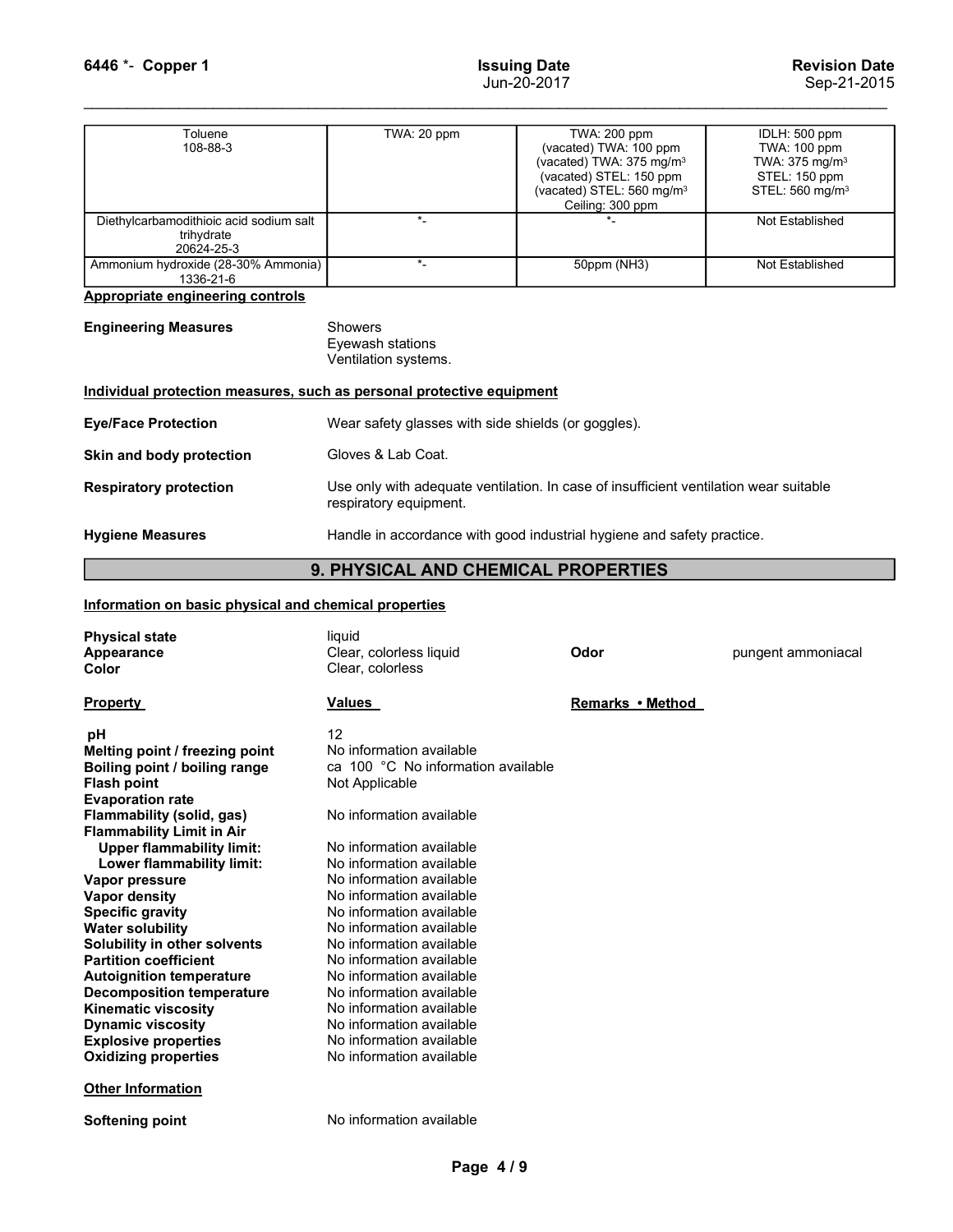Example 1<br>
Un-20-2017<br>
Un-20-2017<br>
No information available<br>
No information available<br>
No information available<br>
No information available<br>
No information available<br>
No information available<br>
No information available G446 \*- Copper 1<br>
Molecular weight No information available<br>
Molecular weight No information available<br>
VOC Content (%) No information available<br>
No information available<br>
Bulk density No information available<br>
No informat G446 \*- Copper 1<br>
VOC Content (%)<br>
We content (%)<br>
We content (%)<br>
No information available<br>
No information available<br>
Density<br>
No information available<br>
Bulk density<br>
No information available<br>
10. STABILITY AND REACTIVITY G446 \*- Copper 1<br>
Bun-20-2017<br>
Molecular weight<br>
Molecular weight<br>
No information available<br>
Density<br>
Density<br>
No information available<br>
Density<br>
No information available<br>
Density<br>
No information available<br>
No information

### 10. STABILITY AND REACTIVITY

| 6446 *- Copper 1                                                                                                 |                                                      | <b>Issuing Date</b>                                | <b>Revision Date</b>                              |  |
|------------------------------------------------------------------------------------------------------------------|------------------------------------------------------|----------------------------------------------------|---------------------------------------------------|--|
|                                                                                                                  |                                                      | Jun-20-2017                                        |                                                   |  |
|                                                                                                                  |                                                      |                                                    |                                                   |  |
| Molecular weight                                                                                                 | No information available                             |                                                    |                                                   |  |
| VOC Content (%)                                                                                                  | No information available                             |                                                    |                                                   |  |
| <b>Density</b><br><b>Bulk density</b>                                                                            | No information available<br>No information available |                                                    |                                                   |  |
|                                                                                                                  |                                                      |                                                    |                                                   |  |
|                                                                                                                  |                                                      | <b>10. STABILITY AND REACTIVITY</b>                |                                                   |  |
|                                                                                                                  |                                                      |                                                    |                                                   |  |
| <b>Stability</b>                                                                                                 | Stable under recommended storage conditions.         |                                                    |                                                   |  |
| <b>Hazardous polymerization</b>                                                                                  | Hazardous polymerization does not occur.             |                                                    |                                                   |  |
| <b>Conditions to avoid</b>                                                                                       | Excessive heat.                                      |                                                    |                                                   |  |
| Incompatible materials                                                                                           | Strong acids. Metals. Chlorine.                      |                                                    |                                                   |  |
| Hazardous decomposition products Ammonia. Nitrogen oxides (NOx). Contact with acid can release carbon disulfide. |                                                      |                                                    |                                                   |  |
|                                                                                                                  |                                                      |                                                    |                                                   |  |
|                                                                                                                  |                                                      | <b>11. TOXICOLOGICAL INFORMATION</b>               |                                                   |  |
| Information on likely routes of exposure                                                                         |                                                      |                                                    |                                                   |  |
|                                                                                                                  |                                                      |                                                    |                                                   |  |
| <b>Component identification</b><br>Chemical name                                                                 |                                                      |                                                    |                                                   |  |
| Toluene                                                                                                          | <b>ATEmix (oral)</b><br>$= 2600$ mg/kg (Rat)         | <b>ATEmix (dermal)</b><br>$= 12000$ mg/kg (Rabbit) | <b>Inhalation LC50</b><br>$= 12.5$ mg/L (Rat) 4 h |  |
| 108-88-3                                                                                                         |                                                      |                                                    |                                                   |  |
| Diethylcarbamodithioic acid sodium                                                                               | $= 1500$ mg/kg (Rat)                                 | $> 1$ g/kg (Rat)                                   | Not Established                                   |  |

### 11. TOXICOLOGICAL INFORMATION

|                                                                                                                  |                                                                                                              | Jun-20-2017                                                                              | Sep-21-2015            |                         |  |  |  |  |
|------------------------------------------------------------------------------------------------------------------|--------------------------------------------------------------------------------------------------------------|------------------------------------------------------------------------------------------|------------------------|-------------------------|--|--|--|--|
| Molecular weight<br>VOC Content (%)<br><b>Density</b><br><b>Bulk density</b>                                     | No information available<br>No information available<br>No information available<br>No information available |                                                                                          |                        |                         |  |  |  |  |
|                                                                                                                  |                                                                                                              | <b>10. STABILITY AND REACTIVITY</b>                                                      |                        |                         |  |  |  |  |
| <b>Stability</b><br><b>Hazardous polymerization</b>                                                              |                                                                                                              | Stable under recommended storage conditions.<br>Hazardous polymerization does not occur. |                        |                         |  |  |  |  |
| <b>Conditions to avoid</b>                                                                                       |                                                                                                              | Excessive heat.                                                                          |                        |                         |  |  |  |  |
| Incompatible materials                                                                                           |                                                                                                              | Strong acids. Metals. Chlorine.                                                          |                        |                         |  |  |  |  |
| Hazardous decomposition products Ammonia. Nitrogen oxides (NOx). Contact with acid can release carbon disulfide. |                                                                                                              |                                                                                          |                        |                         |  |  |  |  |
|                                                                                                                  |                                                                                                              | <b>11. TOXICOLOGICAL INFORMATION</b>                                                     |                        |                         |  |  |  |  |
| Information on likely routes of exposure<br><b>Component identification</b>                                      |                                                                                                              |                                                                                          |                        |                         |  |  |  |  |
| Chemical name                                                                                                    | <b>ATEmix (oral)</b>                                                                                         |                                                                                          | <b>ATEmix (dermal)</b> | <b>Inhalation LC50</b>  |  |  |  |  |
| Toluene<br>108-88-3                                                                                              |                                                                                                              | $= 2600$ mg/kg (Rat)<br>$= 12000$ mg/kg (Rabbit)                                         |                        | $= 12.5$ mg/L (Rat) 4 h |  |  |  |  |
| Diethylcarbamodithioic acid sodium<br>salt trihydrate<br>20624-25-3                                              | $= 1500$ mg/kg (Rat)                                                                                         | $> 1$ g/kg (Rat)                                                                         |                        | Not Established         |  |  |  |  |
| Ammonium hydroxide (28-30%<br>Ammonia)<br>1336-21-6                                                              | $=$ 350 mg/kg (Rat)                                                                                          |                                                                                          | Not Established        | Not Established         |  |  |  |  |
| Information on toxicological effects                                                                             |                                                                                                              |                                                                                          |                        |                         |  |  |  |  |
| Chemical name                                                                                                    | <b>ACGIH</b>                                                                                                 | <b>IARC</b>                                                                              | <b>NTP</b>             | <b>OSHA</b>             |  |  |  |  |
| Toluene<br>108-88-3                                                                                              | Not Established                                                                                              | Group 3                                                                                  | Not Established        | Not Established         |  |  |  |  |
| Diethylcarbamodithioic acid<br>sodium salt trihydrate<br>20624-25-3                                              | Not Established                                                                                              | Group 3                                                                                  | Not Established        | Not Established         |  |  |  |  |
| Ammonium hydroxide<br>(28-30% Ammonia)                                                                           | Not Established                                                                                              | Not Established                                                                          | Not Established        | Not Established         |  |  |  |  |

| <b>Conditions to avoid</b>                                                                                                                                                                          |  | Excessive heat.                                                                                                                                                                                                                                                              |                                      |                                                                                           |                          |                            |  |
|-----------------------------------------------------------------------------------------------------------------------------------------------------------------------------------------------------|--|------------------------------------------------------------------------------------------------------------------------------------------------------------------------------------------------------------------------------------------------------------------------------|--------------------------------------|-------------------------------------------------------------------------------------------|--------------------------|----------------------------|--|
| Incompatible materials                                                                                                                                                                              |  | Strong acids. Metals. Chlorine.                                                                                                                                                                                                                                              |                                      |                                                                                           |                          |                            |  |
| Hazardous decomposition products Ammonia. Nitrogen oxides (NOx). Contact with acid can release carbon disulfide.                                                                                    |  |                                                                                                                                                                                                                                                                              |                                      |                                                                                           |                          |                            |  |
|                                                                                                                                                                                                     |  |                                                                                                                                                                                                                                                                              | <b>11. TOXICOLOGICAL INFORMATION</b> |                                                                                           |                          |                            |  |
| Information on likely routes of exposure                                                                                                                                                            |  |                                                                                                                                                                                                                                                                              |                                      |                                                                                           |                          |                            |  |
| <b>Component identification</b>                                                                                                                                                                     |  |                                                                                                                                                                                                                                                                              |                                      |                                                                                           |                          |                            |  |
| Chemical name                                                                                                                                                                                       |  | <b>ATEmix (oral)</b>                                                                                                                                                                                                                                                         |                                      |                                                                                           | <b>ATEmix (dermal)</b>   | <b>Inhalation LC50</b>     |  |
| Toluene<br>108-88-3                                                                                                                                                                                 |  | $= 2600$ mg/kg (Rat)                                                                                                                                                                                                                                                         |                                      |                                                                                           | $= 12000$ mg/kg (Rabbit) | $= 12.5$ mg/L (Rat) 4 h    |  |
| Diethylcarbamodithioic acid sodium<br>salt trihydrate<br>20624-25-3                                                                                                                                 |  | $= 1500$ mg/kg (Rat)                                                                                                                                                                                                                                                         |                                      | $> 1$ g/kg (Rat)                                                                          |                          | Not Established            |  |
| Ammonium hydroxide (28-30%<br>Ammonia)<br>1336-21-6                                                                                                                                                 |  | $=$ 350 mg/kg (Rat)                                                                                                                                                                                                                                                          |                                      | Not Established                                                                           |                          | Not Established            |  |
| Information on toxicological effects                                                                                                                                                                |  |                                                                                                                                                                                                                                                                              |                                      |                                                                                           |                          |                            |  |
| <b>Chemical name</b>                                                                                                                                                                                |  | <b>ACGIH</b>                                                                                                                                                                                                                                                                 | <b>IARC</b>                          |                                                                                           | <b>NTP</b>               | <b>OSHA</b>                |  |
| Toluene<br>108-88-3                                                                                                                                                                                 |  | Not Established                                                                                                                                                                                                                                                              | Group 3                              |                                                                                           | Not Established          | Not Established            |  |
| Diethylcarbamodithioic acid<br>sodium salt trihydrate<br>20624-25-3                                                                                                                                 |  | Not Established                                                                                                                                                                                                                                                              | Group 3                              |                                                                                           | Not Established          | Not Established            |  |
| Ammonium hydroxide<br>(28-30% Ammonia)<br>1336-21-6                                                                                                                                                 |  | Not Established<br>Not Established                                                                                                                                                                                                                                           |                                      |                                                                                           | Not Established          | Not Established            |  |
| <b>ATEmix (oral)</b>                                                                                                                                                                                |  | 20,192.00 mg/kg                                                                                                                                                                                                                                                              |                                      |                                                                                           |                          |                            |  |
|                                                                                                                                                                                                     |  |                                                                                                                                                                                                                                                                              | <b>12. ECOLOGICAL INFORMATION</b>    |                                                                                           |                          |                            |  |
| <b>Ecotoxicity</b><br>Harmful to aquatic life with long lasting effects                                                                                                                             |  |                                                                                                                                                                                                                                                                              |                                      |                                                                                           |                          |                            |  |
|                                                                                                                                                                                                     |  |                                                                                                                                                                                                                                                                              |                                      |                                                                                           |                          | Daphnia Magna (Water Flea) |  |
| <b>Chemical name</b><br><b>Toxicity to Algae</b><br>12.5: 72 h Pseudokirchneriella<br>Toluene<br>108-88-3<br>subcapitata mg/L EC50 static<br>433: 96 h Pseudokirchneriella<br>subcapitata mg/L EC50 |  | <b>Toxicity to Fish</b><br>11.0 - 15.0: 96 h Lepomis<br>macrochirus mg/L LC50 static<br>14.1 - 17.16: 96 h Oncorhynchus<br>mykiss mg/L LC50 static 15.22 -<br>19.05: 96 h Pimephales promelas<br>mg/L LC50 flow-through 5.89 -<br>$7.04.00 \text{ k}$ Openshup thus multiple |                                      | 5.46 - 9.83: 48 h Daphnia magna<br>mg/L EC50 Static 11.5: 48 h<br>Daphnia magna mg/L EC50 |                          |                            |  |

### 12. ECOLOGICAL INFORMATION

| (28-30% Ammonia)<br>1336-21-6                                           |                                                                                                                          |                                                                                                                                                                                                                                                                                                                                                                                                                                                                               |                                                                                           |
|-------------------------------------------------------------------------|--------------------------------------------------------------------------------------------------------------------------|-------------------------------------------------------------------------------------------------------------------------------------------------------------------------------------------------------------------------------------------------------------------------------------------------------------------------------------------------------------------------------------------------------------------------------------------------------------------------------|-------------------------------------------------------------------------------------------|
| <b>ATEmix (oral)</b>                                                    | 20,192.00 mg/kg                                                                                                          |                                                                                                                                                                                                                                                                                                                                                                                                                                                                               |                                                                                           |
|                                                                         |                                                                                                                          | <b>12. ECOLOGICAL INFORMATION</b>                                                                                                                                                                                                                                                                                                                                                                                                                                             |                                                                                           |
| <b>Ecotoxicity</b><br>Harmful to aquatic life with long lasting effects |                                                                                                                          |                                                                                                                                                                                                                                                                                                                                                                                                                                                                               |                                                                                           |
| <b>Chemical name</b>                                                    | <b>Toxicity to Algae</b>                                                                                                 | <b>Toxicity to Fish</b>                                                                                                                                                                                                                                                                                                                                                                                                                                                       | Daphnia Magna (Water Flea)                                                                |
| Toluene<br>108-88-3                                                     | 12.5: 72 h Pseudokirchneriella<br>subcapitata mg/L EC50 static<br>433: 96 h Pseudokirchneriella<br>subcapitata mg/L EC50 | 11.0 - 15.0: 96 h Lepomis<br>macrochirus mg/L LC50 static<br>14.1 - 17.16: 96 h Oncorhynchus<br>mykiss mg/L LC50 static 15.22 -<br>19.05: 96 h Pimephales promelas<br>mg/L LC50 flow-through 5.89 -<br>7.81: 96 h Oncorhynchus mykiss<br>mg/L LC50 flow-through 50.87 -<br>70.34: 96 h Poecilia reticulata<br>mg/L LC50 static 12.6: 96 h<br>Pimephales promelas mg/L LC50<br>static 28.2: 96 h Poecilia<br>reticulata mg/L LC50 semi-static<br>5.8: 96 h Oncorhynchus mykiss | 5.46 - 9.83: 48 h Daphnia magna<br>mg/L EC50 Static 11.5: 48 h<br>Daphnia magna mg/L EC50 |
|                                                                         | Page 5/9                                                                                                                 |                                                                                                                                                                                                                                                                                                                                                                                                                                                                               |                                                                                           |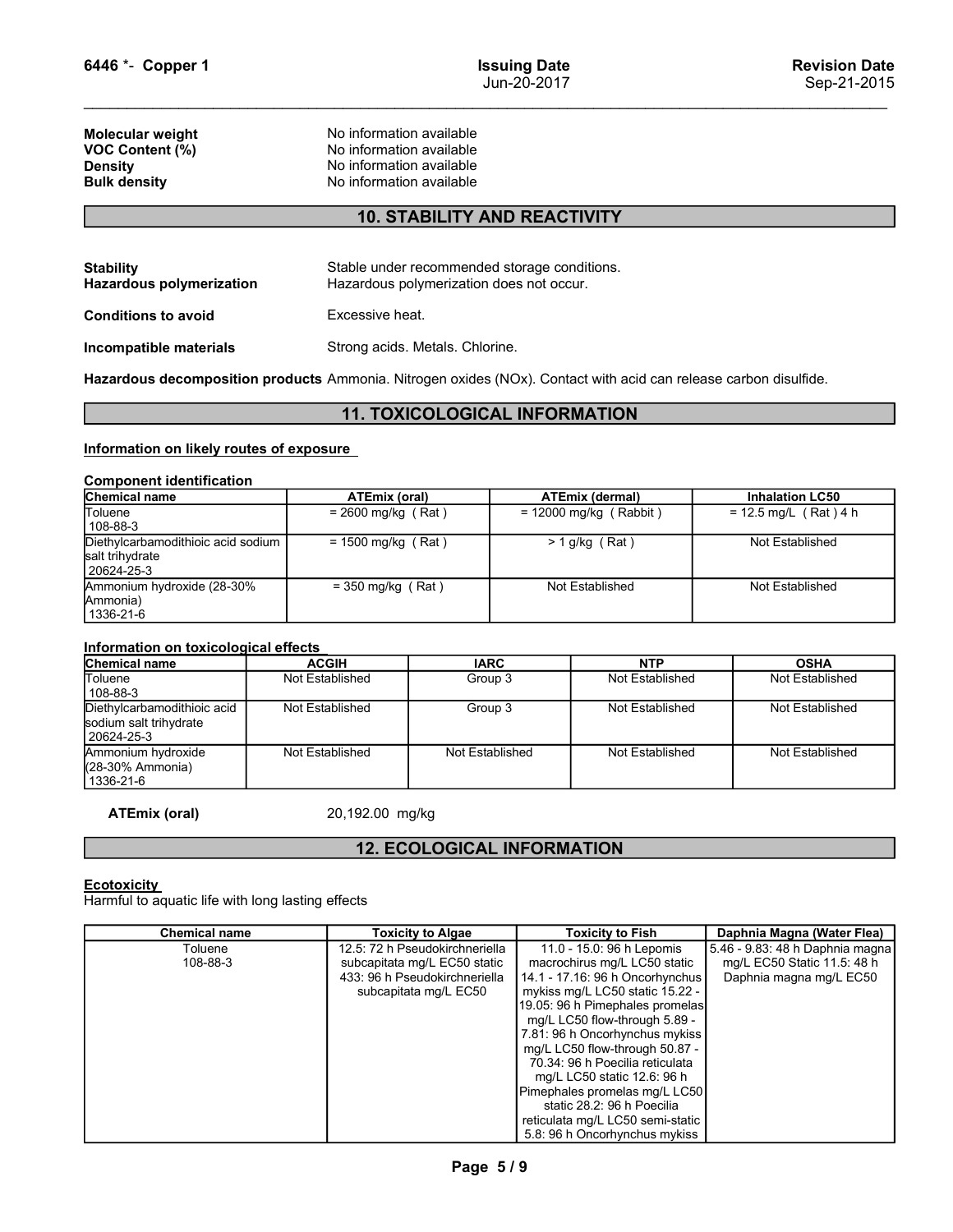|                                                                                                                     |                 | <b>Issuing Date</b>                                 | <b>Revision Date</b>                                                            |
|---------------------------------------------------------------------------------------------------------------------|-----------------|-----------------------------------------------------|---------------------------------------------------------------------------------|
|                                                                                                                     |                 | Jun-20-2017                                         | Sep-21-2015                                                                     |
|                                                                                                                     |                 | mg/L LC50 semi-static 54: 96 h                      |                                                                                 |
| Diethylcarbamodithioic acid sodium salt<br>trihydrate                                                               | Not Established | Oryzias latipes mg/L LC50 static<br>Not Established | Not Established                                                                 |
| 6446 *- Copper 1<br>20624-25-3<br>Ammonium hydroxide (28-30% Ammonia)<br>1336-21-6                                  | Not Established | 8.2: 96 h Pimephales promelas<br>mg/L LC50          | 0.66: 48 h Daphnia pulex mg/L<br>EC50 0.66: 48 h water flea mg/L<br><b>EC50</b> |
| <b>Persistence and degradability</b><br>No information available.                                                   |                 |                                                     |                                                                                 |
| <b>Bioaccumulation/Accumulation</b><br>No information available.                                                    |                 |                                                     |                                                                                 |
| <b>Chemical name</b>                                                                                                |                 |                                                     |                                                                                 |
| Toluene                                                                                                             |                 | Log Pow<br>2.65                                     |                                                                                 |
| 108-88-3<br>Diethylcarbamodithioic acid sodium salt trihydrate<br>20624-25-3<br>Ammonium hydroxide (28-30% Ammonia) |                 | Not Established<br>Not Established                  |                                                                                 |

# **Bioaccumulation/Accumulation**<br>No information available.

|                                                                     |                                                                  |                                                                                                      | $\frac{1}{1}$ $\frac{1}{1}$ $\frac{1}{1}$ $\frac{1}{1}$ $\frac{1}{1}$ $\frac{1}{1}$ $\frac{1}{1}$ $\frac{1}{1}$ $\frac{1}{1}$ $\frac{1}{1}$ $\frac{1}{1}$ $\frac{1}{1}$ $\frac{1}{1}$<br>Oryzias latipes mg/L LC50 static |                                                                          |
|---------------------------------------------------------------------|------------------------------------------------------------------|------------------------------------------------------------------------------------------------------|---------------------------------------------------------------------------------------------------------------------------------------------------------------------------------------------------------------------------|--------------------------------------------------------------------------|
| Diethylcarbamodithioic acid sodium salt<br>trihydrate<br>20624-25-3 |                                                                  | Not Established                                                                                      | Not Established                                                                                                                                                                                                           | Not Established                                                          |
| Ammonium hydroxide (28-30% Ammonia)<br>1336-21-6                    |                                                                  | Not Established                                                                                      | 8.2: 96 h Pimephales promelas<br>mg/L LC50                                                                                                                                                                                | 0.66: 48 h Daphnia pulex mg/L<br>EC50 0.66: 48 h water flea mg/L<br>EC50 |
| Persistence and degradability<br>No information available.          |                                                                  |                                                                                                      |                                                                                                                                                                                                                           |                                                                          |
| <b>Bioaccumulation/Accumulation</b><br>No information available.    |                                                                  |                                                                                                      |                                                                                                                                                                                                                           |                                                                          |
|                                                                     | <b>Chemical name</b>                                             |                                                                                                      | <b>Log Pow</b>                                                                                                                                                                                                            |                                                                          |
|                                                                     | Toluene<br>108-88-3                                              |                                                                                                      | 2.65                                                                                                                                                                                                                      |                                                                          |
|                                                                     | Diethylcarbamodithioic acid sodium salt trihydrate<br>20624-25-3 |                                                                                                      | Not Established                                                                                                                                                                                                           |                                                                          |
|                                                                     | Ammonium hydroxide (28-30% Ammonia)<br>1336-21-6                 |                                                                                                      | Not Established                                                                                                                                                                                                           |                                                                          |
|                                                                     |                                                                  | <b>13. DISPOSAL CONSIDERATIONS</b>                                                                   |                                                                                                                                                                                                                           |                                                                          |
| <b>Disposal Methods</b>                                             |                                                                  | Dispose of waste product or used containers according to local regulations.                          |                                                                                                                                                                                                                           |                                                                          |
| <b>Contaminated packaging</b>                                       |                                                                  | Do not reuse empty containers.                                                                       |                                                                                                                                                                                                                           |                                                                          |
| <b>Chemical name</b>                                                | <b>RCRA</b>                                                      | <b>RCRA - Basis for Listing</b>                                                                      | <b>RCRA - D Series Wastes</b>                                                                                                                                                                                             | <b>RCRA - U Series Wastes</b>                                            |
| Toluene<br>108-88-3                                                 | U220                                                             | Included in waste streams:<br>F005, F024, F025, F039,<br>K015, K036, K037, K149,<br>K <sub>151</sub> | Not Established                                                                                                                                                                                                           | U220                                                                     |
|                                                                     |                                                                  |                                                                                                      |                                                                                                                                                                                                                           |                                                                          |

## 13. DISPOSAL CONSIDERATIONS

| Ammonium hydroxide (28-30% Ammonia)<br>1336-21-6                    |                                                                | Not Established                                                                                      | 8.2: 96 h Pimephales promelas<br>mg/L LC50                                                                        | 0.66: 48 h Daphnia pulex mg/L<br>EC50 0.66: 48 h water flea mg/L |
|---------------------------------------------------------------------|----------------------------------------------------------------|------------------------------------------------------------------------------------------------------|-------------------------------------------------------------------------------------------------------------------|------------------------------------------------------------------|
|                                                                     |                                                                |                                                                                                      |                                                                                                                   | <b>EC50</b>                                                      |
| Persistence and degradability<br>No information available.          |                                                                |                                                                                                      |                                                                                                                   |                                                                  |
| <b>Bioaccumulation/Accumulation</b>                                 |                                                                |                                                                                                      |                                                                                                                   |                                                                  |
| No information available.                                           |                                                                |                                                                                                      |                                                                                                                   |                                                                  |
|                                                                     | <b>Chemical name</b>                                           |                                                                                                      | <b>Log Pow</b>                                                                                                    |                                                                  |
|                                                                     | Toluene                                                        |                                                                                                      | 2.65                                                                                                              |                                                                  |
|                                                                     | 108-88-3<br>Diethylcarbamodithioic acid sodium salt trihydrate |                                                                                                      | Not Established                                                                                                   |                                                                  |
|                                                                     | 20624-25-3                                                     |                                                                                                      |                                                                                                                   |                                                                  |
|                                                                     | Ammonium hydroxide (28-30% Ammonia)<br>1336-21-6               |                                                                                                      | Not Established                                                                                                   |                                                                  |
|                                                                     |                                                                |                                                                                                      |                                                                                                                   |                                                                  |
|                                                                     |                                                                |                                                                                                      |                                                                                                                   |                                                                  |
|                                                                     |                                                                | <b>13. DISPOSAL CONSIDERATIONS</b>                                                                   |                                                                                                                   |                                                                  |
| <b>Disposal Methods</b>                                             |                                                                | Dispose of waste product or used containers according to local regulations.                          |                                                                                                                   |                                                                  |
|                                                                     |                                                                |                                                                                                      |                                                                                                                   |                                                                  |
| <b>Contaminated packaging</b>                                       |                                                                | Do not reuse empty containers.                                                                       |                                                                                                                   |                                                                  |
| <b>Chemical name</b>                                                | <b>RCRA</b>                                                    | <b>RCRA - Basis for Listing</b>                                                                      | <b>RCRA - D Series Wastes</b>                                                                                     | <b>RCRA - U Series Wastes</b>                                    |
| Toluene<br>108-88-3                                                 | U220                                                           | Included in waste streams:<br>F005, F024, F025, F039,<br>K015, K036, K037, K149,<br>K <sub>151</sub> | Not Established                                                                                                   | U220                                                             |
| Diethylcarbamodithioic acid<br>sodium salt trihydrate<br>20624-25-3 | Not Established                                                |                                                                                                      | Not Established                                                                                                   | Not Established                                                  |
| Ammonium hydroxide<br>(28-30% Ammonia)<br>1336-21-6                 | Not Established                                                | $\overline{\phantom{a}}$                                                                             | Not Established                                                                                                   | Not Established                                                  |
|                                                                     |                                                                |                                                                                                      |                                                                                                                   |                                                                  |
| <b>Chemical name</b>                                                | <b>RCRA - Halogenated</b><br><b>Organic Compounds</b>          | <b>RCRA - P Series Wastes</b>                                                                        | <b>RCRA - F Series Wastes</b>                                                                                     | <b>RCRA - K Series Wastes</b>                                    |
| Toluene<br>108-88-3                                                 | Not Established                                                | Not Established                                                                                      | Toxic waste<br>waste number F025<br>Waste description:<br>Condensed light ends, spent                             | Not Established                                                  |
|                                                                     |                                                                |                                                                                                      | filters and filter aids, and<br>spent desiccant wastes from<br>the production of certain<br>oblorinated alinhatic |                                                                  |

|                                                                     |                                                       | K151                          |                                                                                                                                                                                                                                                                                                                                                                                                                                                                              |                               |
|---------------------------------------------------------------------|-------------------------------------------------------|-------------------------------|------------------------------------------------------------------------------------------------------------------------------------------------------------------------------------------------------------------------------------------------------------------------------------------------------------------------------------------------------------------------------------------------------------------------------------------------------------------------------|-------------------------------|
| Diethylcarbamodithioic acid<br>sodium salt trihydrate<br>20624-25-3 | Not Established                                       |                               | Not Established                                                                                                                                                                                                                                                                                                                                                                                                                                                              | Not Established               |
| Ammonium hydroxide<br>(28-30% Ammonia)<br>1336-21-6                 | Not Established                                       | $\overline{\phantom{a}}$      | Not Established                                                                                                                                                                                                                                                                                                                                                                                                                                                              | Not Established               |
|                                                                     |                                                       |                               |                                                                                                                                                                                                                                                                                                                                                                                                                                                                              |                               |
| <b>Chemical name</b>                                                | <b>RCRA - Halogenated</b><br><b>Organic Compounds</b> | <b>RCRA - P Series Wastes</b> | <b>RCRA - F Series Wastes</b>                                                                                                                                                                                                                                                                                                                                                                                                                                                | <b>RCRA - K Series Wastes</b> |
| Toluene<br>108-88-3                                                 | Not Established                                       | Not Established               | Toxic waste<br>waste number F025<br>Waste description:<br>Condensed light ends, spent<br>filters and filter aids, and<br>spent desiccant wastes from<br>the production of certain<br>chlorinated aliphatic<br>hydrocarbons, by free<br>radical catalyzed processes.<br>These chlorinated aliphatic<br>hydrocarbons are those<br>having carbon chain lengths<br>ranging from one to and<br>including five, with varying<br>amounts and positions of<br>chlorine substitution. | Not Established               |
| Diethylcarbamodithioic acid<br>sodium salt trihydrate<br>20624-25-3 | Not Established                                       | Not Established               | Not Established                                                                                                                                                                                                                                                                                                                                                                                                                                                              | Not Established               |
| Ammonium hydroxide<br>(28-30% Ammonia)<br>1336-21-6                 | Not Established                                       | Not Established               | Not Established                                                                                                                                                                                                                                                                                                                                                                                                                                                              | Not Established               |
|                                                                     |                                                       | Page 6/9                      |                                                                                                                                                                                                                                                                                                                                                                                                                                                                              |                               |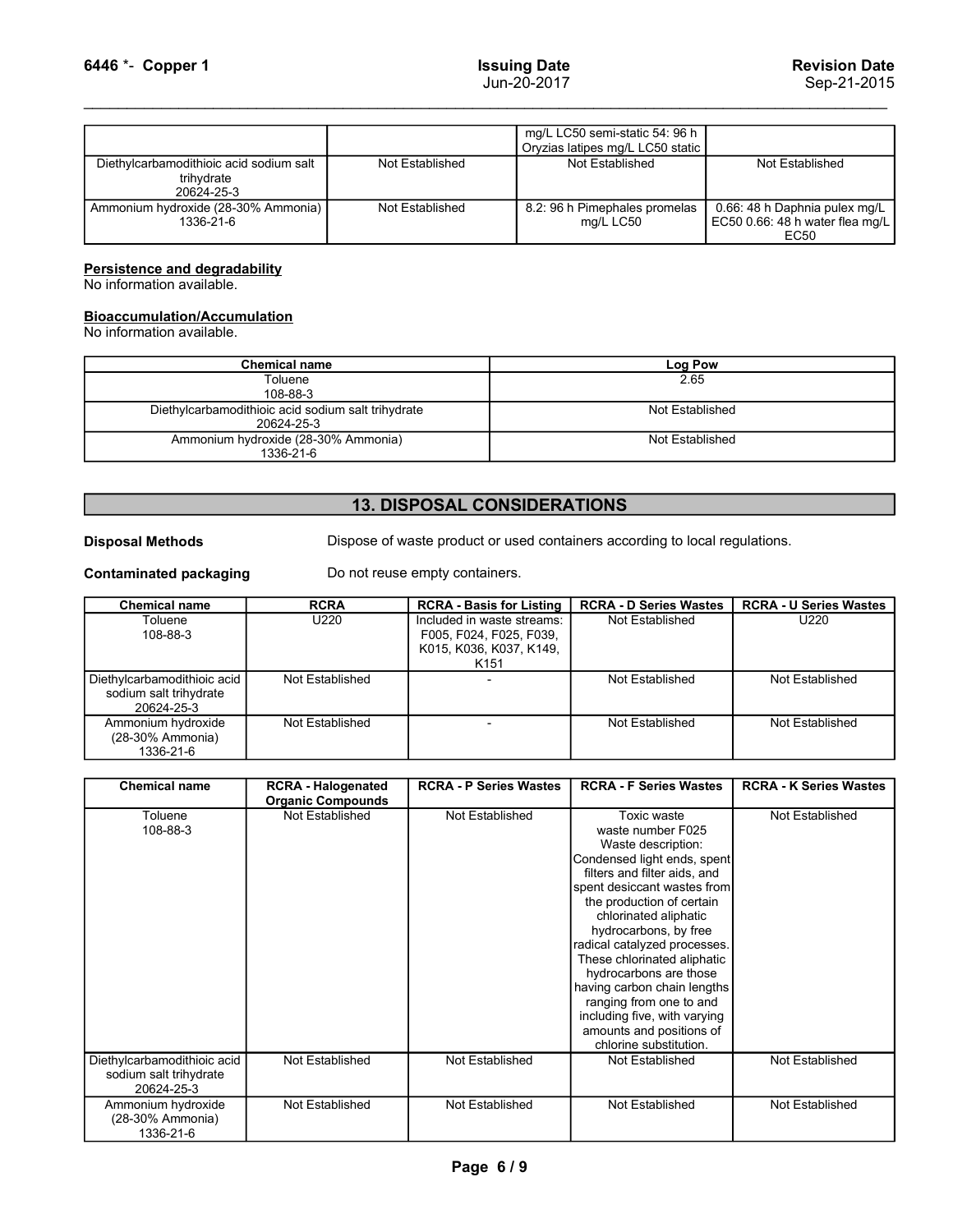| 6446 *- Copper 1                                                 | <b>Issuing Date</b><br>Jun-20-2017 | <b>Revision Date</b><br>Sep-21-2015      |
|------------------------------------------------------------------|------------------------------------|------------------------------------------|
|                                                                  |                                    |                                          |
| <b>Chemical name</b>                                             |                                    | <b>California Hazardous Waste Status</b> |
| Toluene<br>108-88-3                                              |                                    | <b>Toxic</b><br>Ignitable                |
| Diethylcarbamodithioic acid sodium salt trihydrate<br>20624-25-3 |                                    | $\star$                                  |
| Ammonium hydroxide (28-30% Ammonia)                              |                                    |                                          |
| 1336-21-6                                                        |                                    | <b>Toxic</b><br>Corrosive                |

### 14. TRANSPORT INFORMATION

|                                  | 1336-21-6                                                                        | Corrosive |
|----------------------------------|----------------------------------------------------------------------------------|-----------|
|                                  | <b>14. TRANSPORT INFORMATION</b>                                                 |           |
|                                  |                                                                                  |           |
| <b>DOT</b>                       | Not regulated                                                                    |           |
| <u>TDG</u>                       | Not regulated                                                                    |           |
| <b>MEX</b>                       | Not regulated                                                                    |           |
| <b>ICAO</b>                      | Not regulated                                                                    |           |
| <b>IATA</b>                      | Not regulated                                                                    |           |
| <b>IMDG/IMO</b>                  | Not regulated                                                                    |           |
| RID                              | Not regulated                                                                    |           |
| <u>ADR</u>                       | Not regulated                                                                    |           |
| <b>ADN</b>                       | Not regulated                                                                    |           |
|                                  | <b>15. REGULATORY INFORMATION</b>                                                |           |
| <b>International Inventories</b> |                                                                                  |           |
| <b>TSCA</b>                      | Complies                                                                         |           |
| <b>DSL/NDSL</b>                  | Does not comply                                                                  |           |
| <b>EINECS/ELINCS</b>             | Does not comply                                                                  |           |
| <b>ENCS</b>                      | Does not comply                                                                  |           |
| <b>IECSC</b>                     | Complies                                                                         |           |
| <b>KECL</b><br><b>PICCS</b>      | Does not comply                                                                  |           |
| <b>AICS</b>                      | Complies<br>Complies                                                             |           |
|                                  |                                                                                  |           |
| Legend:                          | TSCA - United States Toxic Substances Control Act Section 8(b) Inventory         |           |
|                                  | <b>DSL/NDSL</b> - Canadian Domestic Substances List/Non-Domestic Substances List |           |

### 15. REGULATORY INFORMATION

| <u>ADR_</u>                                                                                                                                                                                                                                                                                                                                                                                                                                                                                                                                                                                                                        | Not regulated   |                                   |
|------------------------------------------------------------------------------------------------------------------------------------------------------------------------------------------------------------------------------------------------------------------------------------------------------------------------------------------------------------------------------------------------------------------------------------------------------------------------------------------------------------------------------------------------------------------------------------------------------------------------------------|-----------------|-----------------------------------|
| ADN                                                                                                                                                                                                                                                                                                                                                                                                                                                                                                                                                                                                                                | Not regulated   |                                   |
|                                                                                                                                                                                                                                                                                                                                                                                                                                                                                                                                                                                                                                    |                 | <b>15. REGULATORY INFORMATION</b> |
| <b>International Inventories</b>                                                                                                                                                                                                                                                                                                                                                                                                                                                                                                                                                                                                   |                 |                                   |
| <b>TSCA</b>                                                                                                                                                                                                                                                                                                                                                                                                                                                                                                                                                                                                                        | Complies        |                                   |
| <b>DSL/NDSL</b>                                                                                                                                                                                                                                                                                                                                                                                                                                                                                                                                                                                                                    | Does not comply |                                   |
| <b>EINECS/ELINCS</b>                                                                                                                                                                                                                                                                                                                                                                                                                                                                                                                                                                                                               | Does not comply |                                   |
| <b>ENCS</b>                                                                                                                                                                                                                                                                                                                                                                                                                                                                                                                                                                                                                        | Does not comply |                                   |
| <b>IECSC</b>                                                                                                                                                                                                                                                                                                                                                                                                                                                                                                                                                                                                                       | Complies        |                                   |
| <b>KECL</b>                                                                                                                                                                                                                                                                                                                                                                                                                                                                                                                                                                                                                        | Does not comply |                                   |
| <b>PICCS</b>                                                                                                                                                                                                                                                                                                                                                                                                                                                                                                                                                                                                                       | Complies        |                                   |
| <b>AICS</b>                                                                                                                                                                                                                                                                                                                                                                                                                                                                                                                                                                                                                        | Complies        |                                   |
| Legend:<br><b>TSCA</b> - United States Toxic Substances Control Act Section 8(b) Inventory<br><b>DSL/NDSL - Canadian Domestic Substances List/Non-Domestic Substances List</b><br>EINECS/ELINCS - European Inventory of Existing Chemical Substances/European List of Notified Chemical<br><b>ENCS</b> - Japan Existing and New Chemical Substances<br><b>IECSC</b> - China Inventory of Existing Chemical Substances<br><b>KECL</b> - Korean Existing and Evaluated Chemical Substances<br><b>PICCS</b> - Philippines Inventory of Chemicals and Chemical Substances<br><b>AICS</b> - Australian Inventory of Chemical Substances |                 |                                   |
| <b>US Federal Regulations</b>                                                                                                                                                                                                                                                                                                                                                                                                                                                                                                                                                                                                      |                 |                                   |
| <b>SARA 313</b><br>Section 313 of Title III of the Superfund Amendments and Reauthorization Act of 1986 (SARA).<br>or chemicals which are subject to the reporting requirements of the Act and Title 40 of the Code                                                                                                                                                                                                                                                                                                                                                                                                                |                 |                                   |
| <b>Chemical name</b>                                                                                                                                                                                                                                                                                                                                                                                                                                                                                                                                                                                                               |                 | <b>SARA 313 - TI</b>              |

|                                                                                                                                                                                                                                                                                                                    | <b>15. REGULATORY INFORMATION</b>                                                                                                                                                                                                                                                                                                                      |                                                                                                                                                                                                                                                                    |
|--------------------------------------------------------------------------------------------------------------------------------------------------------------------------------------------------------------------------------------------------------------------------------------------------------------------|--------------------------------------------------------------------------------------------------------------------------------------------------------------------------------------------------------------------------------------------------------------------------------------------------------------------------------------------------------|--------------------------------------------------------------------------------------------------------------------------------------------------------------------------------------------------------------------------------------------------------------------|
| <b>International Inventories</b>                                                                                                                                                                                                                                                                                   |                                                                                                                                                                                                                                                                                                                                                        |                                                                                                                                                                                                                                                                    |
| <b>TSCA</b>                                                                                                                                                                                                                                                                                                        | Complies                                                                                                                                                                                                                                                                                                                                               |                                                                                                                                                                                                                                                                    |
| <b>DSL/NDSL</b>                                                                                                                                                                                                                                                                                                    | Does not comply                                                                                                                                                                                                                                                                                                                                        |                                                                                                                                                                                                                                                                    |
| <b>EINECS/ELINCS</b>                                                                                                                                                                                                                                                                                               | Does not comply                                                                                                                                                                                                                                                                                                                                        |                                                                                                                                                                                                                                                                    |
| <b>ENCS</b>                                                                                                                                                                                                                                                                                                        | Does not comply                                                                                                                                                                                                                                                                                                                                        |                                                                                                                                                                                                                                                                    |
| <b>IECSC</b>                                                                                                                                                                                                                                                                                                       | Complies                                                                                                                                                                                                                                                                                                                                               |                                                                                                                                                                                                                                                                    |
| <b>KECL</b>                                                                                                                                                                                                                                                                                                        | Does not comply                                                                                                                                                                                                                                                                                                                                        |                                                                                                                                                                                                                                                                    |
| <b>PICCS</b>                                                                                                                                                                                                                                                                                                       | Complies                                                                                                                                                                                                                                                                                                                                               |                                                                                                                                                                                                                                                                    |
| <b>AICS</b>                                                                                                                                                                                                                                                                                                        | Complies                                                                                                                                                                                                                                                                                                                                               |                                                                                                                                                                                                                                                                    |
| Legend:<br><b>ENCS</b> - Japan Existing and New Chemical Substances<br><b>IECSC</b> - China Inventory of Existing Chemical Substances<br><b>KECL</b> - Korean Existing and Evaluated Chemical Substances<br>AICS - Australian Inventory of Chemical Substances<br><b>US Federal Regulations</b><br><b>SARA 313</b> | TSCA - United States Toxic Substances Control Act Section 8(b) Inventory<br><b>DSL/NDSL</b> - Canadian Domestic Substances List/Non-Domestic Substances List<br>EINECS/ELINCS - European Inventory of Existing Chemical Substances/European List of Notified Chemical Substances<br>PICCS - Philippines Inventory of Chemicals and Chemical Substances | Section 313 of Title III of the Superfund Amendments and Reauthorization Act of 1986 (SARA). This product contains a chemical<br>or chemicals which are subject to the reporting requirements of the Act and Title 40 of the Code of Federal Regulations, Part 372 |
|                                                                                                                                                                                                                                                                                                                    |                                                                                                                                                                                                                                                                                                                                                        |                                                                                                                                                                                                                                                                    |
|                                                                                                                                                                                                                                                                                                                    | <b>Chemical name</b><br>Toluene                                                                                                                                                                                                                                                                                                                        | SARA 313 - Threshold Values %<br>1.0                                                                                                                                                                                                                               |
|                                                                                                                                                                                                                                                                                                                    | 108-88-3                                                                                                                                                                                                                                                                                                                                               |                                                                                                                                                                                                                                                                    |
|                                                                                                                                                                                                                                                                                                                    | Diethylcarbamodithioic acid sodium salt trihydrate<br>20624-25-3                                                                                                                                                                                                                                                                                       | Not Established                                                                                                                                                                                                                                                    |
|                                                                                                                                                                                                                                                                                                                    | Ammonium hydroxide (28-30% Ammonia)                                                                                                                                                                                                                                                                                                                    | 1.0                                                                                                                                                                                                                                                                |
|                                                                                                                                                                                                                                                                                                                    | Page 7/9                                                                                                                                                                                                                                                                                                                                               |                                                                                                                                                                                                                                                                    |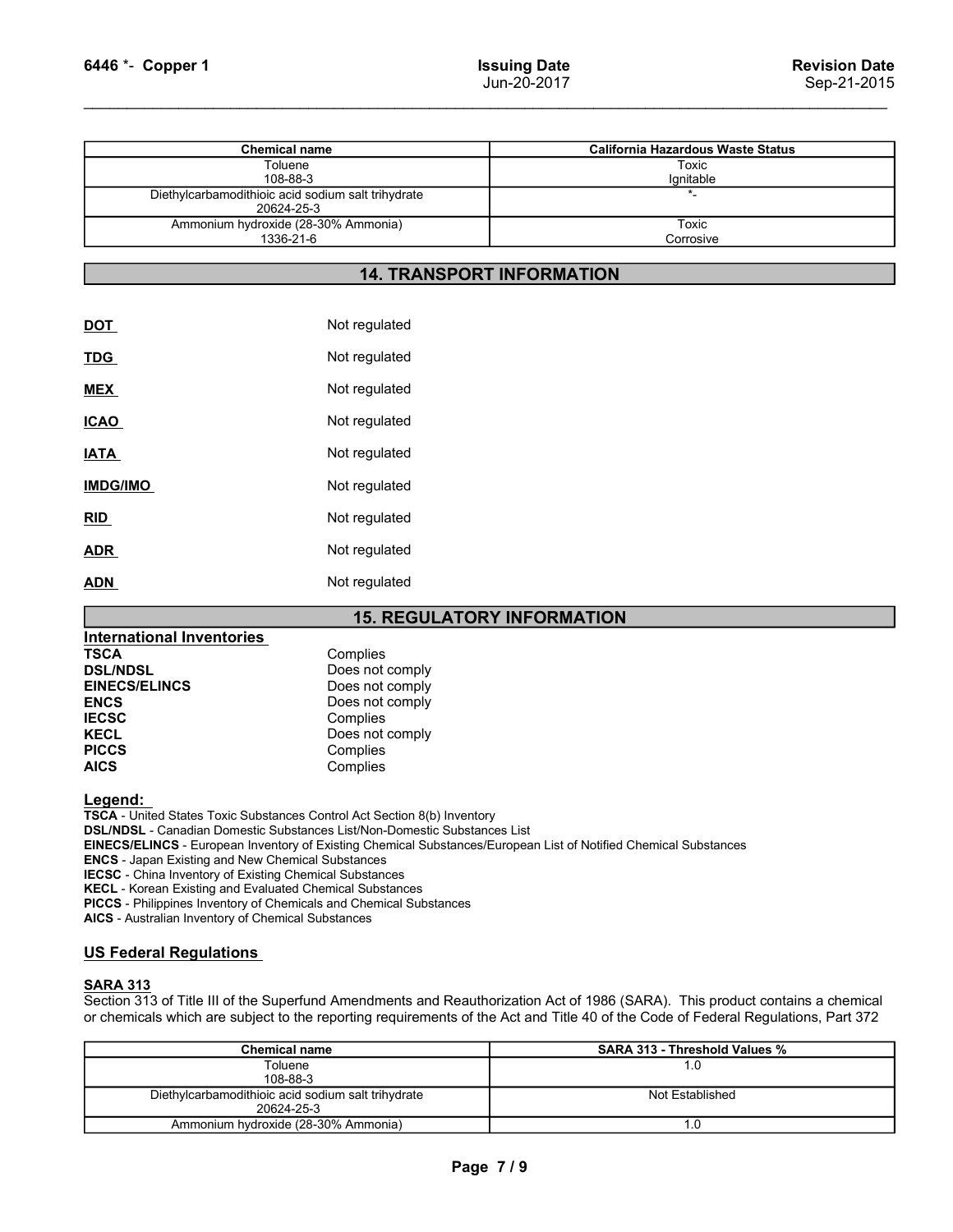| 6446 *- Copper 1                                                                  |                                       | <b>Issuing Date</b><br>Jun-20-2017 |                                                                                                                              | <b>Revision Date</b><br>Sep-21-2015         |
|-----------------------------------------------------------------------------------|---------------------------------------|------------------------------------|------------------------------------------------------------------------------------------------------------------------------|---------------------------------------------|
|                                                                                   |                                       |                                    |                                                                                                                              |                                             |
| SARA 311/312 Hazard Categories                                                    | 1336-21-6                             |                                    |                                                                                                                              |                                             |
| Acute health hazard<br><b>Chronic Health Hazard</b>                               |                                       | Yes<br>No                          |                                                                                                                              |                                             |
| <b>Fire hazard</b><br>Sudden release of pressure hazard<br><b>Reactive Hazard</b> |                                       | No<br>No<br>No                     |                                                                                                                              |                                             |
|                                                                                   |                                       |                                    |                                                                                                                              |                                             |
| <b>CWA (Clean Water Act)</b><br>and 40 CFR 122.42)                                |                                       |                                    | This product contains the following substances which are regulated pollutants pursuant to the Clean Water Act (40 CFR 122.21 |                                             |
| <b>Chemical name</b>                                                              | <b>CWA - Reportable</b><br>Quantities | <b>CWA - Toxic Pollutants</b>      | <b>CWA - Priority Pollutants</b>                                                                                             | <b>CWA - Hazardous</b><br><b>Substances</b> |
| Toluene                                                                           | $1000$ lb                             | $\overline{X}$                     | $\overline{X}$                                                                                                               | X                                           |
| 108-88-3<br>Diethylcarbamodithioic acid<br>sodium salt trihydrate<br>20624-25-3   | Not Established                       | Not Established                    | Not Established                                                                                                              | Not Established                             |

| 6446 *- Copper 1                                                                                                                                                                                                       |                                 | <b>Issuing Date</b>                  |                                  | <b>Revision Date</b>                                                                                                                                   |
|------------------------------------------------------------------------------------------------------------------------------------------------------------------------------------------------------------------------|---------------------------------|--------------------------------------|----------------------------------|--------------------------------------------------------------------------------------------------------------------------------------------------------|
|                                                                                                                                                                                                                        |                                 | Jun-20-2017                          |                                  | Sep-21-2015                                                                                                                                            |
|                                                                                                                                                                                                                        | 1336-21-6                       |                                      |                                  |                                                                                                                                                        |
| SARA 311/312 Hazard Categories<br><b>Acute health hazard</b><br><b>Chronic Health Hazard</b><br><b>Fire hazard</b><br>Sudden release of pressure hazard<br><b>Reactive Hazard</b>                                      |                                 | Yes<br><b>No</b><br>No<br>No.<br>No. |                                  |                                                                                                                                                        |
| <b>CWA (Clean Water Act)</b><br>and 40 CFR 122.42)<br><b>Chemical name</b>                                                                                                                                             | <b>CWA - Reportable</b>         | <b>CWA - Toxic Pollutants</b>        | <b>CWA - Priority Pollutants</b> | This product contains the following substances which are regulated pollutants pursuant to the Clean Water Act (40 CFR 122.21<br><b>CWA - Hazardous</b> |
| Toluene<br>108-88-3                                                                                                                                                                                                    | <b>Quantities</b><br>1000 lb    | X                                    | X                                | <b>Substances</b><br>X                                                                                                                                 |
| Diethylcarbamodithioic acid<br>sodium salt trihydrate<br>20624-25-3                                                                                                                                                    | Not Established                 | Not Established                      | <b>Not Established</b>           | Not Established                                                                                                                                        |
| Ammonium hydroxide<br>(28-30% Ammonia)<br>1336-21-6                                                                                                                                                                    | 1000 lb                         | Not Established                      | Not Established                  | $\times$                                                                                                                                               |
| <b>CERCLA</b><br>This material, as supplied, contains one or more substances regulated as a hazardous substance under the Comprehensive<br>Environmental Response Compensation and Liability Act (CERCLA) (40 CFR 302) |                                 |                                      |                                  |                                                                                                                                                        |
| <b>Chemical name</b>                                                                                                                                                                                                   | <b>Hazardous Substances RQs</b> |                                      | <b>CERCLA/SARA RQ</b>            | <b>RQ</b>                                                                                                                                              |
| Toluene<br>108-88-3                                                                                                                                                                                                    | 1000 lb 1 lb                    |                                      | Not Established                  | RQ 1000 lb final RQ<br>RQ 454 kg final RQ RQ 1 lb final<br><b>RQ</b><br>RQ 0.454 kg final RQ                                                           |
| Diethylcarbamodithioic acid sodium                                                                                                                                                                                     | $\star$                         |                                      | Not Established                  |                                                                                                                                                        |
| salt trihydrate<br>20624-25-3<br>00.001                                                                                                                                                                                | 1000u                           |                                      | . . <del>.</del>                 | <b>001000 F IDO</b>                                                                                                                                    |

| Sudden release of pressure hazard<br><b>Reactive Hazard</b>                                                                                                                                                            |                                                                  | No<br>No                      |                                  |                                                         |  |
|------------------------------------------------------------------------------------------------------------------------------------------------------------------------------------------------------------------------|------------------------------------------------------------------|-------------------------------|----------------------------------|---------------------------------------------------------|--|
| <b>CWA (Clean Water Act)</b><br>This product contains the following substances which are regulated pollutants pursuant to the Clean Water Act (40 CFR 122.21<br>and 40 CFR 122.42)                                     |                                                                  |                               |                                  |                                                         |  |
| <b>Chemical name</b>                                                                                                                                                                                                   | <b>CWA - Reportable</b><br>Quantities                            | <b>CWA - Toxic Pollutants</b> | <b>CWA - Priority Pollutants</b> | <b>CWA - Hazardous</b><br><b>Substances</b>             |  |
| Toluene<br>108-88-3                                                                                                                                                                                                    | 1000 lb                                                          | X                             | X                                | X                                                       |  |
| Diethylcarbamodithioic acid<br>sodium salt trihydrate<br>20624-25-3                                                                                                                                                    | Not Established                                                  | Not Established               | Not Established                  | Not Established                                         |  |
| Ammonium hydroxide<br>(28-30% Ammonia)<br>1336-21-6                                                                                                                                                                    | $1000$ lb                                                        | Not Established               | Not Established                  | X                                                       |  |
| <b>CERCLA</b><br>This material, as supplied, contains one or more substances regulated as a hazardous substance under the Comprehensive<br>Environmental Response Compensation and Liability Act (CERCLA) (40 CFR 302) |                                                                  |                               |                                  |                                                         |  |
| <b>Chemical name</b>                                                                                                                                                                                                   | <b>Hazardous Substances RQs</b>                                  |                               | <b>CERCLA/SARA RQ</b>            | <b>RQ</b>                                               |  |
| Toluene<br>108-88-3                                                                                                                                                                                                    | 1000 lb 1 lb                                                     |                               | Not Established                  | RQ 1000 lb final RQ<br>RQ 454 kg final RQ RQ 1 lb final |  |
|                                                                                                                                                                                                                        |                                                                  |                               |                                  | RQ.<br>RQ 0.454 kg final RQ                             |  |
| Diethylcarbamodithioic acid sodium<br>salt trihydrate<br>20624-25-3                                                                                                                                                    | $\star$                                                          |                               | Not Established                  |                                                         |  |
| Ammonium hydroxide (28-30%<br>Ammonia)<br>1336-21-6                                                                                                                                                                    | 1000 lb                                                          |                               | Not Established                  | RQ 1000 lb final RQ<br>RQ 454 kg final RQ               |  |
| <b>US State Regulations</b><br><b>California Proposition 65</b><br>WARNING! This product contains a chemcial known to the State of California to cause birth defects or other reproductive harm.                       |                                                                  |                               |                                  |                                                         |  |
|                                                                                                                                                                                                                        | <b>Chemical name</b><br>Toluene                                  |                               | <b>California Proposition 65</b> |                                                         |  |
|                                                                                                                                                                                                                        | 108-88-3                                                         |                               | Developmental                    |                                                         |  |
|                                                                                                                                                                                                                        | Diethylcarbamodithioic acid sodium salt trihydrate<br>20624-25-3 |                               | Not Established                  |                                                         |  |
|                                                                                                                                                                                                                        | Ammonium hydroxide (28-30% Ammonia)<br>1336-21-6                 |                               | Not Established                  |                                                         |  |
| <b>U.S. State Right-to-Know Regulations</b>                                                                                                                                                                            |                                                                  |                               |                                  |                                                         |  |
| <b>Chemical name</b>                                                                                                                                                                                                   | <b>New Jersey</b>                                                |                               | <b>Massachusetts</b>             | Pennsylvania                                            |  |
| Toluene<br>108-88-3                                                                                                                                                                                                    | x                                                                |                               | X                                | X                                                       |  |
| Diethylcarbamodithioic acid sodium<br>salt trihydrate<br>20624-25-3                                                                                                                                                    | Not Established                                                  |                               | Not Established                  | Not Established                                         |  |
| Ammonium hydroxide (28-30%                                                                                                                                                                                             | $\times$                                                         |                               | $\times$                         | $\times$                                                |  |

| Chemical name                                      | <b>California Proposition 65</b> |
|----------------------------------------------------|----------------------------------|
| Toluene                                            | Developmental                    |
| 108-88-3                                           |                                  |
| Diethylcarbamodithioic acid sodium salt trihydrate | Not Established                  |
| 20624-25-3                                         |                                  |
| Ammonium hydroxide (28-30% Ammonia)                | Not Established                  |
| 1336-21-6                                          |                                  |

| Diethylcarbamodithioic acid sodium                                                                                            | $\star$ _               | Not Established                                                               |                                           |
|-------------------------------------------------------------------------------------------------------------------------------|-------------------------|-------------------------------------------------------------------------------|-------------------------------------------|
| salt trihydrate<br>20624-25-3                                                                                                 |                         |                                                                               |                                           |
| Ammonium hydroxide (28-30%<br>Ammonia)<br>1336-21-6                                                                           | $1000$ lb               | Not Established                                                               | RQ 1000 lb final RQ<br>RQ 454 kg final RQ |
| <b>US State Regulations</b>                                                                                                   |                         |                                                                               |                                           |
| <b>California Proposition 65</b>                                                                                              |                         |                                                                               |                                           |
| WARNING! This product contains a chemcial known to the State of California to cause birth defects or other reproductive harm. |                         |                                                                               |                                           |
| <b>Chemical name</b>                                                                                                          |                         |                                                                               | <b>California Proposition 65</b>          |
| Toluene                                                                                                                       |                         | Developmental                                                                 |                                           |
| 108-88-3<br>Diethylcarbamodithioic acid sodium salt trihydrate<br>20624-25-3                                                  |                         | Not Established                                                               |                                           |
| Ammonium hydroxide (28-30% Ammonia)<br>1336-21-6                                                                              |                         | Not Established                                                               |                                           |
| <b>U.S. State Right-to-Know Regulations</b>                                                                                   |                         |                                                                               |                                           |
| <b>Chemical name</b>                                                                                                          | <b>New Jersey</b>       | <b>Massachusetts</b>                                                          | Pennsylvania                              |
| Toluene<br>108-88-3                                                                                                           | $\times$                | $\times$                                                                      | $\times$                                  |
| Diethylcarbamodithioic acid sodium<br>salt trihydrate<br>20624-25-3                                                           | Not Established         | Not Established                                                               | Not Established                           |
| Ammonium hydroxide (28-30%<br>Ammonia)<br>1336-21-6                                                                           | $\overline{\mathsf{x}}$ | $\overline{X}$                                                                | $\overline{X}$                            |
| <b>CPSC (Consumer Product Safety Commission) - Specially Regulated Substances</b>                                             |                         |                                                                               |                                           |
| Chemical name                                                                                                                 |                         | CPSC (Consumer Product Safety Commission) - Specially Regulated<br>Substances |                                           |
| Toluene                                                                                                                       |                         | Special labeling, 16 CFR 1500.14                                              |                                           |
|                                                                                                                               |                         |                                                                               |                                           |
|                                                                                                                               |                         | Page 8/9                                                                      |                                           |
|                                                                                                                               |                         |                                                                               |                                           |
|                                                                                                                               |                         |                                                                               |                                           |
|                                                                                                                               |                         |                                                                               |                                           |

| `hem<br>name | $\sim$<br>Specially Regulated<br>Commission'<br>∵Product Safetv⊣<br>. onsumer.<br>. .<br>ں<br>substances |
|--------------|----------------------------------------------------------------------------------------------------------|
| oluene       | 1500.14<br>Special labeling.                                                                             |